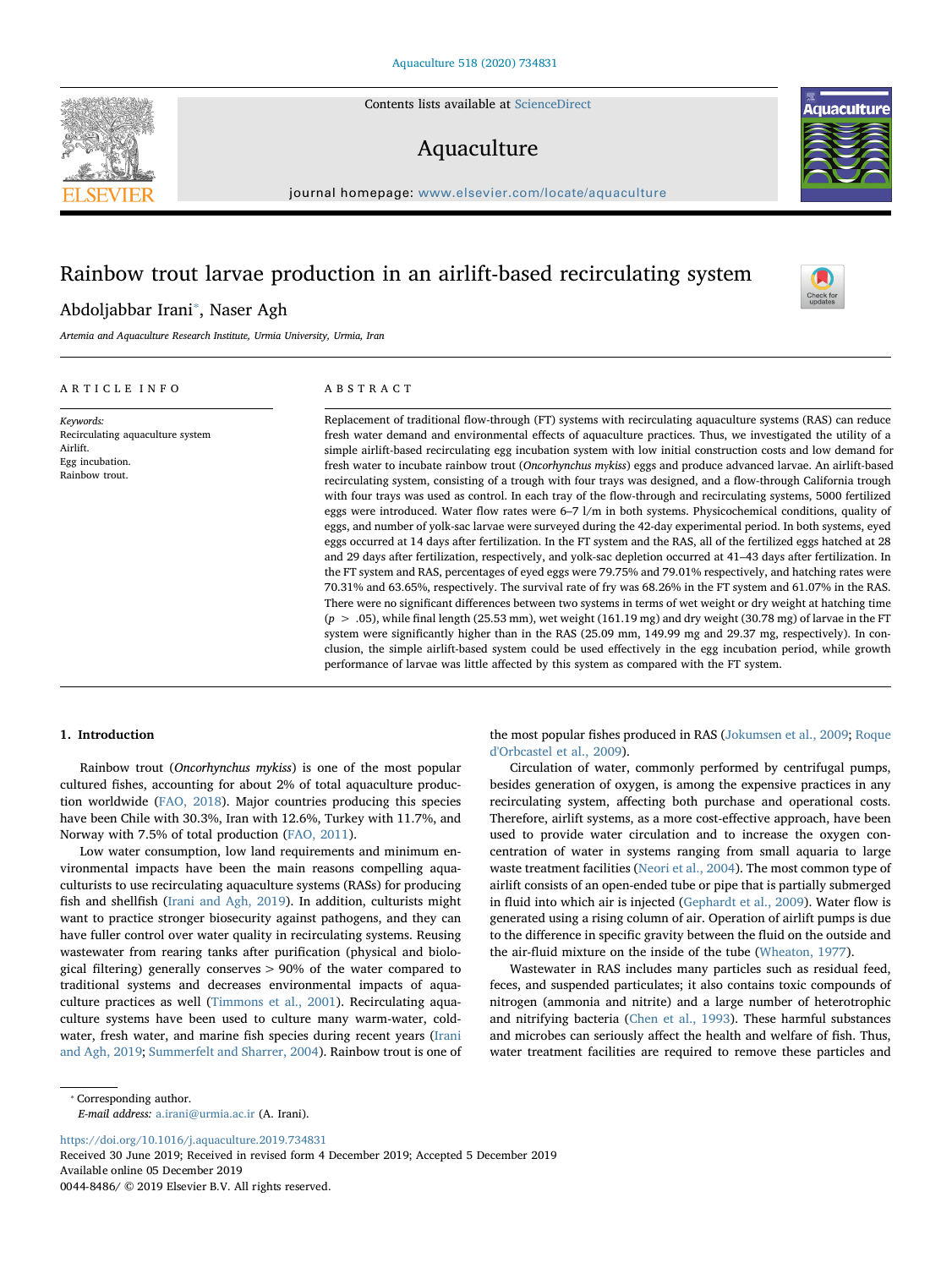substances ([Xiao et al., 2018\)](#page-5-11). However, in hatchery systems, during the egg incubation and yolk-sac larvae stages (before the beginning of exogenous feeding), most of these particulate matters and harmful substances are not present. Therefore, in this research, we designed a simple airlift-based recirculating egg incubator with low construction costs and low needs for energy and fresh water. We evaluated the utility of this system for incubating rainbow trout eggs and producing advanced larvae. We also investigated egg quality, fish performance, and main water quality factors during the egg incubation and larval rearing period. Because of recent droughts, some of the wells, rivers, and wetlands in Iran have dried [\(Mousaei Sanjerehei and Rundel, 2017\)](#page-5-12). In this situation, replacement of traditional flow-through hatchery systems with recirculating systems can be helpful in the development of the aquaculture industry.

### 2. Material and methods

### 2.1. Hatching and rearing system

This research was conducted in the Artemia & Aquaculture Research Institute of Urmia University, Urmia, Iran. Two egg incubation systems were used. An airlift-based recirculating system consisting of a trough with four trays was designed. An airlift pump consisting of a PVC pipe (diameter: 2.5 cm, height: 33 cm, submergence: 25 cm and lift: 8 cm) and an aerating tube (diameter: 0.8 cm) provided the water recirculation and oxygen requirements of the system ([Fig. 1\)](#page-1-0). Because the study was performed in the egg incubation and yolk-sac larvae stages, without feeding and producing solids, there were no mechanical and biological filters in this system. A flow-through California trough with four trays was used as control. Fertilized rainbow trout eggs were transported to the Institute; after 2 h, the eggs became water-hardened and were distributed between the two experimental systems. Each tray of flow-through and recirculating system received 5000 eggs. Water flow rates were 6–7 l/m in both units. Water exchange in the recirculating system was performed at intervals of three days, two days, and one day during the first four weeks, fifth, and final weeks, respectively. Incoming water was disinfected by a UV instrument before entering the systems. During the incubation, eggs were disinfected with 500-ppm formalin for 20 min at three-day intervals to prevent saprolegniasis.

#### 2.2. Sampling and measurements

Temperature, pH, dissolved oxygen, and conductivity (EC) were measured daily during the study period with a portable multimeter (WTW, Multi 3630 IDS, Weilheim, Germany). Total solids (by evaporation method) and carbon dioxide (by titration) were measured weekly. Biological oxygen demand (BOD<sub>5</sub>) was measured using a BOD meter (Hach, BODTrak, Loveland, USA), Total ammonia nitrogen

<span id="page-1-0"></span>

Fig. 1. Designed airlift pump system installed on the California trough to drive recirculation in a rainbow trout egg incubation and larval rearing system.

(TAN), nitrite (NO<sub>2</sub><sup>-</sup>-N), nitrate (NO<sub>3</sub><sup>-</sup>-N), alkalinity, and orthophosphate ( $PO_4^2$ <sup>-</sup>) were measured weekly using a photometer (Hach, DR 2800, Loveland, USA) and commercial kits. Water samples were taken from inlet, outlet, and inside of each system.

To compare the egg quality and larval performance in the two systems, the percentage of eyed eggs (number of eyed eggs  $\times$  100/total number of eggs), hatching rate (number of larvae  $\times$  100/total number of eggs), percentage of malformation (number of deformities  $\times$  100/ total number of larvae), and survival rate (number of advanced larvae  $\times$  100/total number of eggs) were calculated. After hatching and at the end of the experimental period, 20 fish in four replicates were taken from both systems, and the total length, total weight, and dry weight of larvae were measured.

### 2.3. Statistical analysis

Excel 2016 was used for processing the data and creating the charts. Statistical analyses were carried out using SPSS 22. Homogeneity of variances and normality of distribution were tested using the Levene's test and Shapiro-Wilk test, respectively. Independent-samples t-test  $(\alpha = 0.05)$  was used to compare the mean values of parameters for the two systems. Kinetics of data during the experimental period (weekly) was analyzed using repeated measures ANOVA. Once there were significant differences, one-way ANOVA and Tukey's post-hoc test were used to compare data. All analyses was performed at  $\alpha = 0.05$ .

## 3. Results

In both systems, eyed eggs occurred at 14 days after fertilization (DAF). In the FT system, hatching began at 25 DAF. At 26 DAF, > 50%, and at 28 DAF, all of the fertilized eggs hatched. In the RAS, hatching began at 26 DAF. At 27 DAF, < 30% and at 29 DAF all of the fertilized eggs hatched. Freely swimming larvae were observed at about 37–38 DAF. At 42 DAF, most larvae in the FT system and > 50% of larvae in the RAS absorbed the majority of their yolk sac and were able to swim freely.

## 3.1. Physicochemical conditions

There were significant differences ( $p < .05$ ) between the two units in terms of physiochemical conditions. In the flow-through and recirculating systems, the values of water temperature ranged from 11.36–13.51 and 10.83–12.58 °C, respectively [\(Fig. 2A](#page-2-0)), values of pH ranged from 7.84–8.07 and 8.24–8.60, respectively [\(Fig. 2B](#page-2-0)), values of dissolved oxygen ranged from 7.77–8.93 and 6.86–9.10 mg/l, respectively ([Fig. 2](#page-2-0)C), and values of conductivity ranged from 1126.86–1137.14 and 1085.29–1119.14 μS/cm, respectively ([Fig. 2D](#page-2-0)). Results of repeated measures ANOVA testing ([Table 1\)](#page-3-0) for these factors indicated that the interactions between time and treatments were significantly different ( $p < .05$ ), and the inlet and outlet values of temperature in the FT system were significantly higher than in the RAS except at weeks 1 and 3. The values of pH and EC in the FT system during the study period were significantly lower and higher than in the RAS, respectively ( $p < .05$ ).

There were no significant differences during the incubation period (first four weeks) in terms of dissolved oxygen between two units, except for the inlet of the RAS at weeks 2 and 4 that were significantly higher than in the FT system. During the larval rearing period (weeks 5 and 6), the values of DO at the RAS outlet were significantly lower compared than of the RAS inlet, and at the inlet and outlet of the FT system.

Repeated measures ANOVA testing for the all measured physicochemical factors during the study period showed that there were significant interactions ( $p < .05$ ) between time and the treatment effect ([Table 1\)](#page-3-0), suggesting that the dynamics of these factors were influenced by the type of system. Except for the first week, dissolved oxygen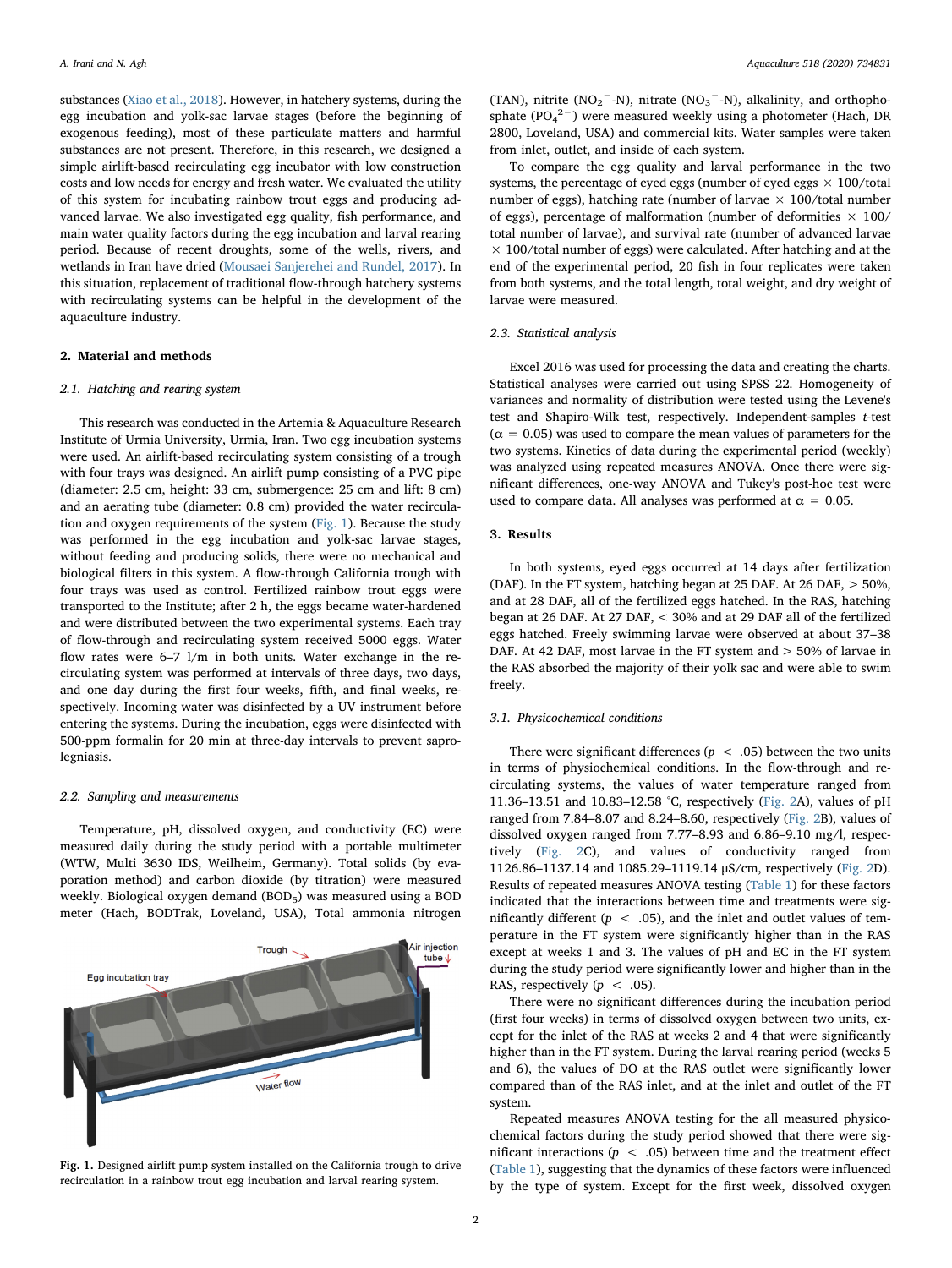<span id="page-2-0"></span>

Fig. 2. Dynamics of temperature (A), pH (B), DO (C) and conductivity (D) at the inlet and outlet of the flow-through (FT) and recirculating (RAS) systems during the study period. Values are mean of each week  $\pm$  SD. Different superscripts indicate significant differences (one-way ANOVA,  $\alpha$  = 0.05) in the same week.

consumption was significantly higher in the RAS than in the FT system  $(p < .05)$ . The values increased with development of the embryos and growth of the larvae during the experimental period in both systems ([Fig. 3A](#page-4-0)). DO consumption rates in the FT system and RAS in the first week were 0.0068 and 0.0087 μg/l/egg, respectively, while at the last week they were 0.1523 and 0.2629 μg/l/egg, respectively. The values at week 4 were significantly higher than in the first two weeks, and in the last two weeks were significantly higher than in other weeks  $(p < .05)$ .

The alkalinity was relatively high in both systems during the study period. The values ranged from 302.5–320 mg/l in the FT system and 300–325 mg/l in the RAS ([Fig. 3](#page-4-0)B). The total solids were low in both systems. The values in the FT system and RAS ranged from 615 to 795.5 and 615.5–818 mg/l, respectively. There were no significant differences  $(p < .05)$  between the two systems, except at 28 and 35 DAF, when the values in the RAS were significantly higher ([Fig. 3C](#page-4-0)).

The values of biological oxygen demand (BOD<sub>5</sub>) ranged from 1.05–1.6 mg/l in the FT system and 1.65–2.15 mg/l in the RAS. The values in the RAS were significantly higher than in the FT system. During the incubation period, there were no significant differences  $(p > .05)$  in the FT system, while in the RAS, the highest value was observed at 28 DAF, which was significantly different from other sampling times ([Fig. 3](#page-4-0)D).

The values of total ammonia nitrogen (TAN) in the RAS were significantly higher than in the FT system  $(p < .05)$  during the whole study period. The differences between two systems increased from 28 DAF onwards, when the values in the FT system and RAS were 0.07 and 1.37 mg/l, respectively [\(Fig. 3E](#page-4-0)). Likewise, the values of nitrite nitrogen  $(NO<sub>2</sub><sup>-</sup>-N)$  in the RAS were significantly higher than in the FT system  $(p < .05)$  during the whole study period. The values increased with developing embryos and growing larvae in both systems, and ranged from 0.0064–0.0091 mg/l and 0.014–0.2891 mg/l in the FT system and the RAS, respectively ([Fig. 3](#page-4-0)F). The values of nitrate-nitrogen (NO<sub>3</sub><sup>-</sup>-N) in the FT system and RAS ranged from 3.69–4.66 mg/l and 3.71–5.19 mg/l, respectively. Except for 1 and 14 DAF, there were significant differences ( $p < .05$ ) between the two systems [\(Fig. 3](#page-4-0)G).

The values of orthophosphate  $(PO_4^2^-)$  in the FT system and RAS ranged from 0.045–0.165 mg/l and 0.12–0.36 mg/l, respectively. The RAS had significantly higher values than the FT system during the study

period ([Fig. 3H](#page-4-0)). Carbon dioxide in the RAS was maintained at zero during the experimental period, while in the FT system the values ranged from 4.25–5.50 mg/l ([Fig. 3](#page-4-0)I).

#### 3.2. Eggs and larvae

In the FT system and RAS, percentages of eyed eggs were 79.75 and 79.01, respectively, and hatching rates were 70.31% and 63.65%, respectively. The survival rate of fry (number of yolk sac-depleted larvae and total eggs ratio) was 68.26% in the FT and 61.07% in the RAS. Malformation was 0.81% in the FT and 0.80% in the RAS. Wet weight and dry weight at hatching time were 85.09 mg and 30.75 mg respectively in the FT, and 84.64 mg and 29.39 mg in the RAS. There were no significant differences ( $p > .05$ ) between the two systems in terms of these parameters ([Table 2\)](#page-5-13), while final length (25.53 mm), wet weight (161.19 mg) and dry weight (30.78 mg) of larvae in the FT were significantly higher than in the RAS (25.09 mm, 149.99 mg and 29.37 mg, respectively).

#### 4. Discussion

Air-lift pumps have been successfully utilized in recirculating systems due to their circulation, aeration, and degasification capabilities ([Loyless and Malone, 1998](#page-5-14)). The amount of lift and submergence is crucial to air-lift design and operation. Lift height represents the vertical distance above the water surface to the set discharge point (centerline of the headpiece). Submergence is the distance below the water source to the point of air injection. Together, submergence and lift represent the airlift pump height. Percent submergence (submergence to total airlift pump height ratio) is also helpful when designing air-lifts. Air-lifts are said to be most efficient in applications of the between 65 and 75% submergence [\(Wheaton, 1977](#page-5-9)). However, maximum pumping efficiencies have been reported to be at the higher end, about 80%, in the more recent literature [\(Timmons et al., 2001](#page-5-3)). In this study, the percentage of submergence was about 76% and showed efficient water circulation, oxygenation, and degasification capabilities.

Recirculating aquaculture systems generally conserve > 90% of the water compared to traditional systems [\(Timmons et al., 2001](#page-5-3)). The overall freshwater requirement of the airlift-based recirculating system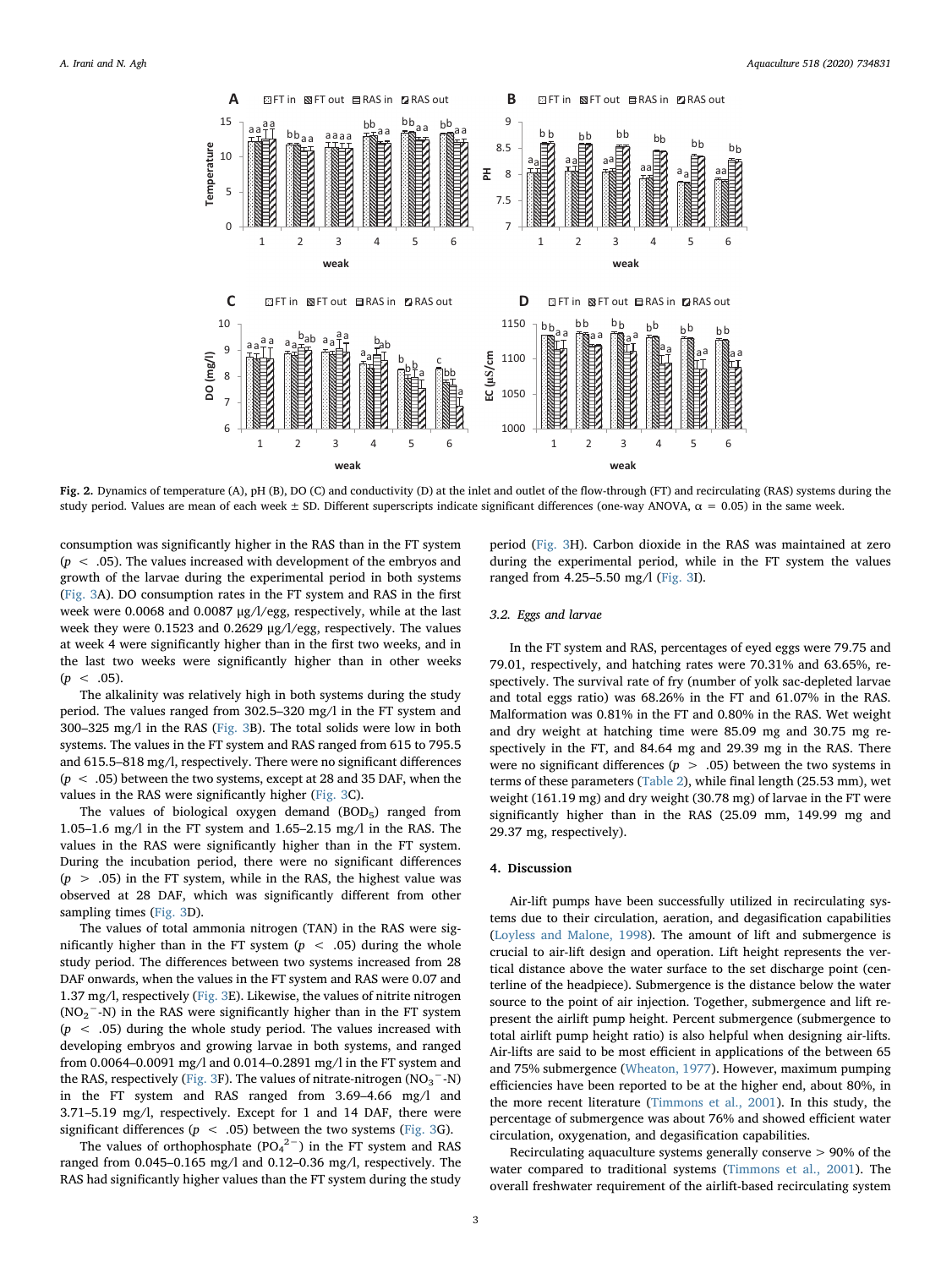#### <span id="page-3-0"></span>Table 1

Repeated measures ANOVA testing for the physicochemical factors during the study period.

| Source           |                                       | df             | Mean Squere    | F-value   | P-value | Partial Eta Squared |
|------------------|---------------------------------------|----------------|----------------|-----------|---------|---------------------|
| Temperature      | Time                                  | 2.46           | 30.31          | 37.16     | 0.000   | 0.608               |
|                  | Error (Time)                          | 58.97          | 0.82           |           |         |                     |
|                  | Treatment                             | 3              | 6.47           | 24.86     | 0.000   | 0.757               |
|                  | Error (Treatment)                     | 24             | 0.26           |           |         |                     |
|                  | Time * Treatment                      | 7.37           | 1.88           | 2.31      | 0.035   | 0.224               |
| pH               | Time                                  | 2.65           | 0.67           | 180.44    | 0.000   | 0.883               |
|                  | Error (Time)                          | 63.70          | 0.004          |           |         |                     |
|                  | Treatment                             | 3              | 3.28           | 2181.82   | 0.000   | 0.996               |
|                  | Error (Treatment)<br>Time * Treatment | 24<br>7.96     | 0.002<br>0.019 | 5.22      | 0.000   | 0.395               |
| ${\rm O}_2$      | Time                                  | 2.45           | 16.91          | 156.81    | 0.000   | 0.867               |
|                  | Error (Time)                          | 58.86          | 0.108          |           |         |                     |
|                  | Treatment                             | 3              | 0.969          | 15.30     | 0.000   | 0.657               |
|                  | Error (Treatment)                     | 24             | 0.063          |           |         |                     |
|                  | Time * Treatment                      | 7.36           | 1.03           | 9.55      | 0.000   | 0.544               |
| EC               | Time                                  | 2.4            | 4720.06        | 42.67     | 0.000   | 0.640               |
|                  | Error (Time)                          | 57.65          | 110.62         |           |         |                     |
|                  | Treatment                             | 3              | 13,208.29      | 168.86    | 0.000   | 0.955               |
|                  | Error (Treatment)                     | 24             | 15,231.27      |           |         |                     |
|                  | Time * Treatment                      | 7.21           | 607.65         | 5.49      | 0.000   | 0.407               |
| $O2$ Consumption | Time                                  | 4.35           | 0.91           | 233.05    | 0.000   | 0.951               |
|                  | Error (Time)                          | 52.21          | 0.004          |           |         |                     |
|                  | Treatment                             | $\mathbf{1}$   | 0.233          | 21.19     | 0.001   | 0.638               |
|                  | Error (Treatment)                     | 12             | 0.011          |           |         |                     |
|                  | Time * Treatment                      | 4.35           | 0.037          | 9.38      | 0.000   | 0.439               |
| $NH_4$ - $N$     | Time<br>Error (Time)                  | 1.94<br>7.77   | 1.81<br>0.00   | 10,614.91 | 0.000   | 1.00                |
|                  | Treatment                             | $\mathbf{1}$   | 5.78           | 14,043.15 | 0.000   | 1.00                |
|                  | Error (Treatment)                     | 4              | 0.00           |           |         |                     |
|                  | Time * Treatment                      | 1.94           | 1.71           | 10,011.15 | 0.000   | 1.00                |
| $NO2 - N$        | Time                                  | 2.46           | 0.049          | 5671.73   | 0.000   | 0.999               |
|                  | Error (Time)                          | 9.84           | 8.57           |           |         |                     |
|                  | Treatment                             | $\mathbf{1}$   | 0.12           | 3984.72   | 0.000   | 0.999               |
|                  | Error (Treatment)                     | 4              | 0.00003        |           |         |                     |
|                  | Time * Treatment                      | 2.46           | 0.048          | 5559.48   | 0.000   | 0.999               |
| $NO3 - N$        | Time                                  | 2.99           | 2.00           | 103.01    | 0.000   | 0.963               |
|                  | Error (Time)                          | 11.98          | 0.019          |           |         |                     |
|                  | Treatment                             | $\mathbf{1}$   | 3.07           | 25.73     | 0.007   | 0.865               |
|                  | Error (Treatment)                     | 4              | 0.119          |           |         |                     |
|                  | Time * Treatment                      | 2.99           | 0.345          | 17.79     | 0.000   | 0.816               |
| PO <sub>4</sub>  | Time<br>Error (Time)                  | 2.39<br>9.58   | 0.047<br>0.001 | 78        | 0.000   | 0.951               |
|                  | Treatment                             | $\mathbf{1}$   | 0.29           | 1021.34   | 0.000   | 0.982               |
|                  | Error (Treatment)                     | 4              | 0.001          |           |         |                     |
|                  | Time * Treatment                      | 2.39           | 0.023          | 38.27     | 0.000   | 0.905               |
| CO <sub>2</sub>  | Time                                  | 1.33           | 1.14           | 177.50    | 0.000   | 0.978               |
|                  | Error (Time)                          | 5.33           | 0.006          |           |         |                     |
|                  | Treatment                             | $\mathbf{1}$   | 224.95         | 19,683.0  | 0.000   | 1.00                |
|                  | Error (Treatment)                     | 4              | 0.011          |           |         |                     |
|                  | Time * Treatment                      | 1.33           | 1.14           | 177.50    | 0.000   | 0.978               |
| Alkalinity       | Time                                  | 2.37           | 419.68         | 11.13     | 0.003   | 0.736               |
|                  | Error (Time)                          | 9.47           | 37.71          |           |         |                     |
|                  | Treatment                             | $\mathbf{1}$   | 133.93         | 30.00     | 0.005   | 0.882               |
|                  | Error (Treatment)                     | $\overline{4}$ | 4.46           |           |         |                     |
|                  | Time * Treatment                      | 2.37           | 584.84         | 15.51     | 0.001   | 0.795               |
| BOD <sub>5</sub> | Time                                  | 3.34           | 0.203          | 32.84     | 0.000   | 0.891               |
|                  | Error (Time)                          | 13.37          | 0.006          |           |         |                     |
|                  | Treatment                             | $\mathbf{1}$   | 2.06           | 70.32     | 0.001   | 0.946               |
|                  | Error (Treatment)<br>Time * Treatment | 4<br>3.34      | 0.029<br>0.158 | 25.5      | 0.000   | 0.864               |
|                  | Time                                  | 1.73           | 129,977.32     | 493.04    | 0.000   | 0.992               |
|                  | Error (Time)                          | 6.92           | 263.62         |           |         |                     |
| TS               | Treatment                             | $\mathbf{1}$   | 180.21         | 5.16      | 0.085   | 0.564               |
|                  | Error (Treatment)                     | 4              | 34.89          |           |         |                     |
|                  | Time * Treatment                      | 1.73           | 744.62         | 2.82      | 0.13    | 0.414               |
|                  |                                       |                |                |           |         |                     |

during the study period was approximately 3.6  $m<sup>3</sup>$  (0.06 l/m), about 0.92% of that for the flow-through system, which needed about 393  $m<sup>3</sup>$  $(6.5 \frac{\text{1}}{\text{m}})$ .

In this research, the time of eyed egg and hatching duration (from observing first larvae to hatching of all fertilized eggs) were statistically the same. Hatching time lasted one day more in the RAS. Physicochemical conditions during the experimental period were not in the harmful range ([Irani and Agh, 2019\)](#page-5-2) for performance, health and welfare of developing embryos and larvae, except that TAN concentrations after hatch in the recirculating system exceeded 1 mg/l.

It was unmanageable to provide exactly the same physicochemical conditions in the flow-through and recirculating systems. The water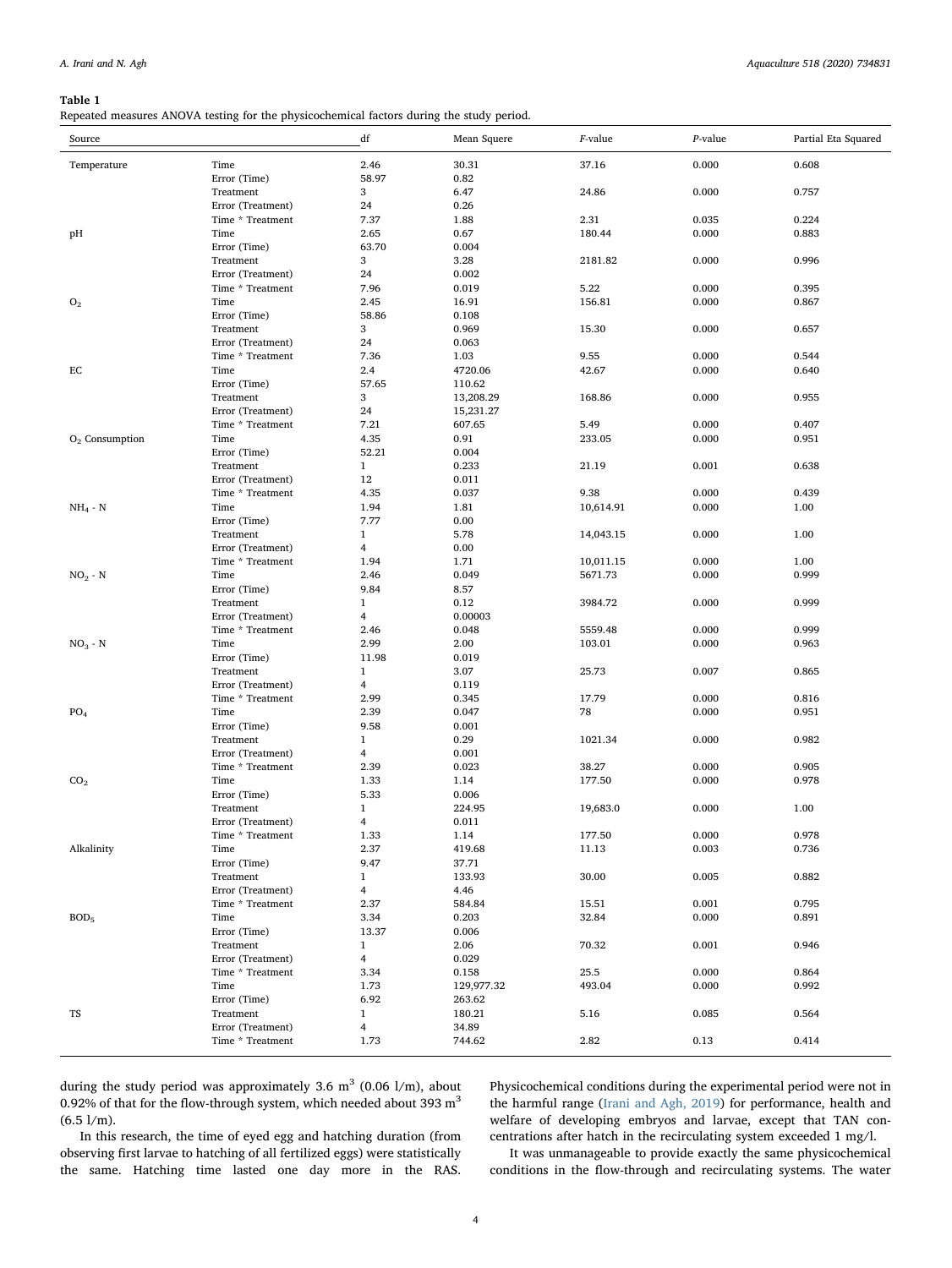<span id="page-4-0"></span>

Fig. 3. Dissolved oxygen consumption (A), Alkalinity (B), Total solids (C), Biological oxygen demand (D), Total ammonia nitrogen (E), Nitrite nitrogen (F), Nitrate nitrogen (G), Orthophosphate (H) and Carbon dioxide (I) in flow-through (FT) and recirculating (RAS) system during the study period. Values are mean (inlet, outlet, and inside of each trough)  $\pm$  SD. DAF means days after fertilization. \* indicates significant differences between treatments (independent-samples t-test,  $\alpha$  = 0.05) on the same week/day. Different letters indicate significant differences (one-way ANOVA,  $α = 0.05$ ) in each system during the study period.